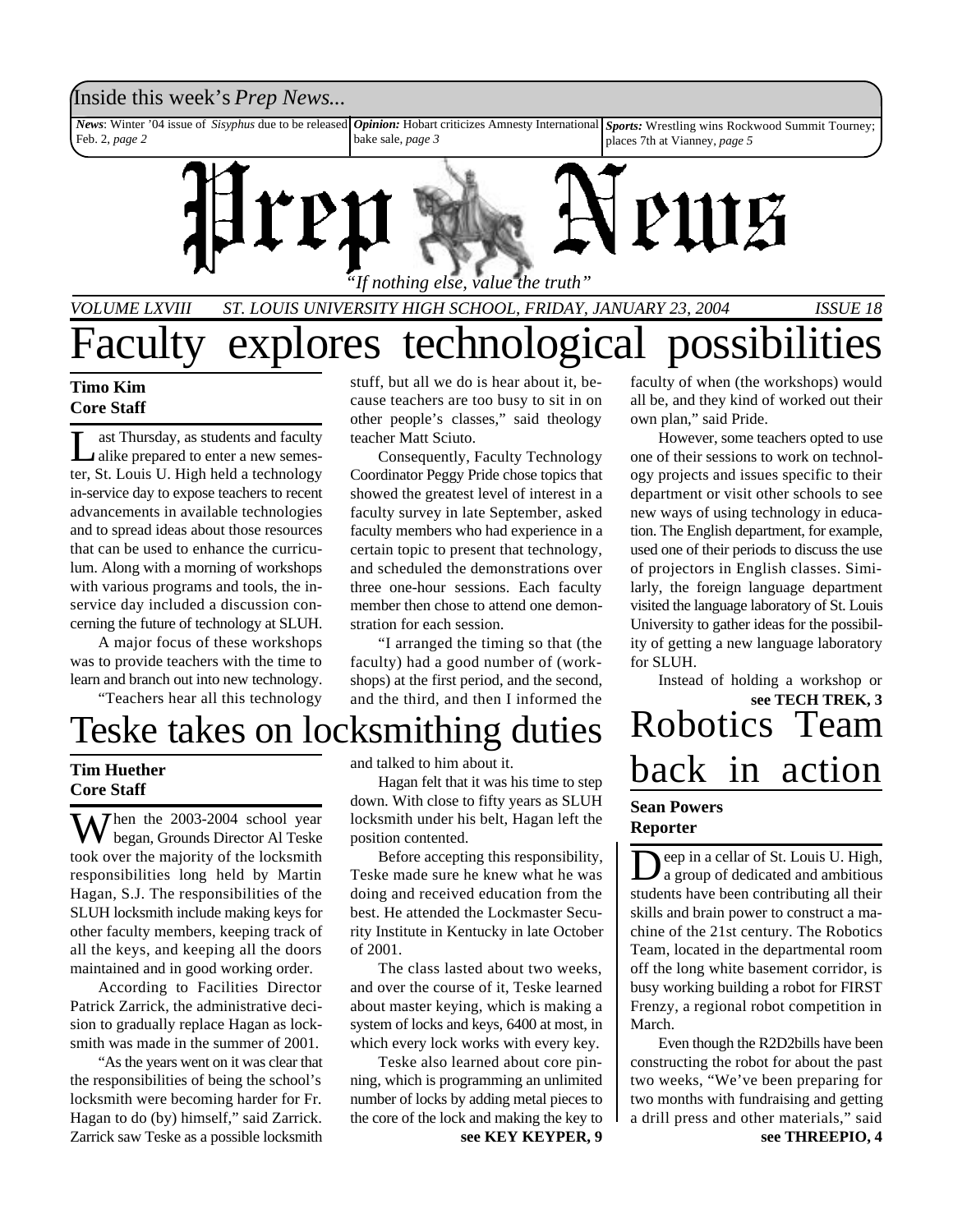# Science Club camps to recover from exams

### **Dustin Sump Reporter**

**Thile most St. Louis University High** students enjoyed their five-day reprieve from school by sleeping off exams, nine Science Club members arrived at the SLUH lot at 9 a.m. Friday. Weighed down with everything they needed, freshman Steve Shannon, sophomores Shane Mulligan and Dan Marincel, and juniors Dustin Sump, Kevin Hatch, Luke Dang, Tyler Faust, and Paul Niehaus stuffed their gear into "Big Blue," the older van used for school functions. Along with art teacher Joan Bugnitz and club moderator Steve Kuensting, the group of backpackers piled into the van and headed out towards Rock Creek, just south of Fredericktown, Missouri.

After stopping once in Desloge to pick up some forgotten items and extra tarps to prepare for the rainy weather predicted, the group arrived at the isolated trailhead and began to unload their packs.

As each trekker strapped on his pack,

# *Sisyphus* due out with groundhogs

### **Kyle Kloster Reporter**

O ver the past two weeks the staff and moderators of *Sisyphus*, SLUH's literary magazine, have been reviewing, editing, and laying out this year's winter issue. The biannual magazine features poetry, prose, and artwork of student and faculty authors who have stuffed entries into the infamous black *Sisyphus* box in the English office.

The six student literary editors, seniors Jake Bell and Charlie Hall, juniors Paul Barker, Mike Granger, and Alex Sciuto, and sophomore Kyle Kloster, along with moderators Rich Moran and Frank Kovarik, began reading, evaluating, and discussing the works for the issue about four weeks prior to publication.

Senior Brian Kane directed the layout of this issue, which was roughly scheduled for release on Jan. 30. Due to a senior project meeting on Jan. 30, Feb. 2 now stands as the tentative release date for

however, Shannon's pack did not seem to fit right. The brand-new pack appeared to sag well below where it should have on Shannon's body. Kuensting and the rest of the club helped Shannon unload his pack to see what could be causing the problem; a moment later, Shannon pulled two seven-pound dumbells from the bottom of the pack. Apparently, Steve put the weights in the night before to see how the pack fit but forgot to remove them. Said Kuensting, "Thank God (he) didn't carry them to the campsite."

With the extra weight jettisoned, the group eagerly finished loading up, skipped lunch, and began to cross the ridge to reach Rock Creek. Less than an hour later, everyone made it to the creek safely. The party began to navigate upstream through the tangles of downed wood and boulders in search of a place to set up camp for the night and start the all-important fire. The planned destination was a cramped site about two miles upstream where the club has camped on previous trips. But this time Sump, in search of an easier path,

Winter '04 *Sisyphus*. The cover will mimic the *New Yorker,* right down to the font and left-hand border.

Barker and Pat Kattner, the current art editors whom Moran has deemed "particularly well-organized," designed the cover and selected all of the art submissions. This year's art and literature stays on par with the high quality of material seen in the past couple of years. This time, however, poetry submissions outnumbered short story submissions. Many of the submissions come from creative writing assignments in English classes.

In addition to working on *Sisyphus*, editors Paul Barker and Charlie Hall have contributed poetry as has senior Sean Burk, whose "Saturday Morning at St. Louis Pizza and Wings" opens the issue. Pat Sommer's "Boy of Wonder" and "Angle of Impact" are standout works of fiction from the issue. These and other works make up the 48-page issue of *Sisyphus* that will be sold outside the cafeteria on Feb. 2 for 25 cents.

crossed the stream and discovered a much larger and closer campground. "It was the best campsite on the creek," said Kuensting. "There was enough room for an army."

By about 2:00 p.m. the entire campsite was set up with a fire prepared and a lean-to to keep dry in while cooking in the rain. The club then prepared to continue exploring. Outfitted only with snacks and raingear, everyone hiked to a massive rock formation called "the cathedral." To reach it, everyone had to cross the creek several times. Hatch, nicknamed "The Hobbit" for his dislike of socks and boots, made it all the way to "the cathedral" carrying raingear in his mouth.

Seniors Dan Lieser, Ryan Vierling, and Joe Marincel, who had to work at their Senior Project sites, arrived Friday night with members of Kuensting's Boy Scout troop. Kuensting greeted them back at the trailhead and safely guided them to camp. Soon after, everyone turned in to their dry tents and warm sleeping bags as the rain **see CAMPING, 4**

Shakespeare speaker enlightens teachers

### **Brian Krebs Core Staff**

O school and high school English n Saturday Jan. 10, Catholic grade teachers from all around the metro area gathered in room 215c to enlighten themselves about the wonderful works of William Shakespeare. The day, bearing resemblance to an ordinary school day, began at 9 a.m. and concluded at 3 p.m.

**see SOLILOQUY, 9** Mike LoMonico, on behalf of the English Speaking Union of the United States, headed the seminar. LoMonico, who formerly taught high school English, developed a passion for Shakespeare after studying at the Folger Shakespeare Library in Washington, D.C. LoMonico recently republished his *Shakespeare Book of Lists*, which is now titled *Shakespeare 101*. LoMonico soon began to consult the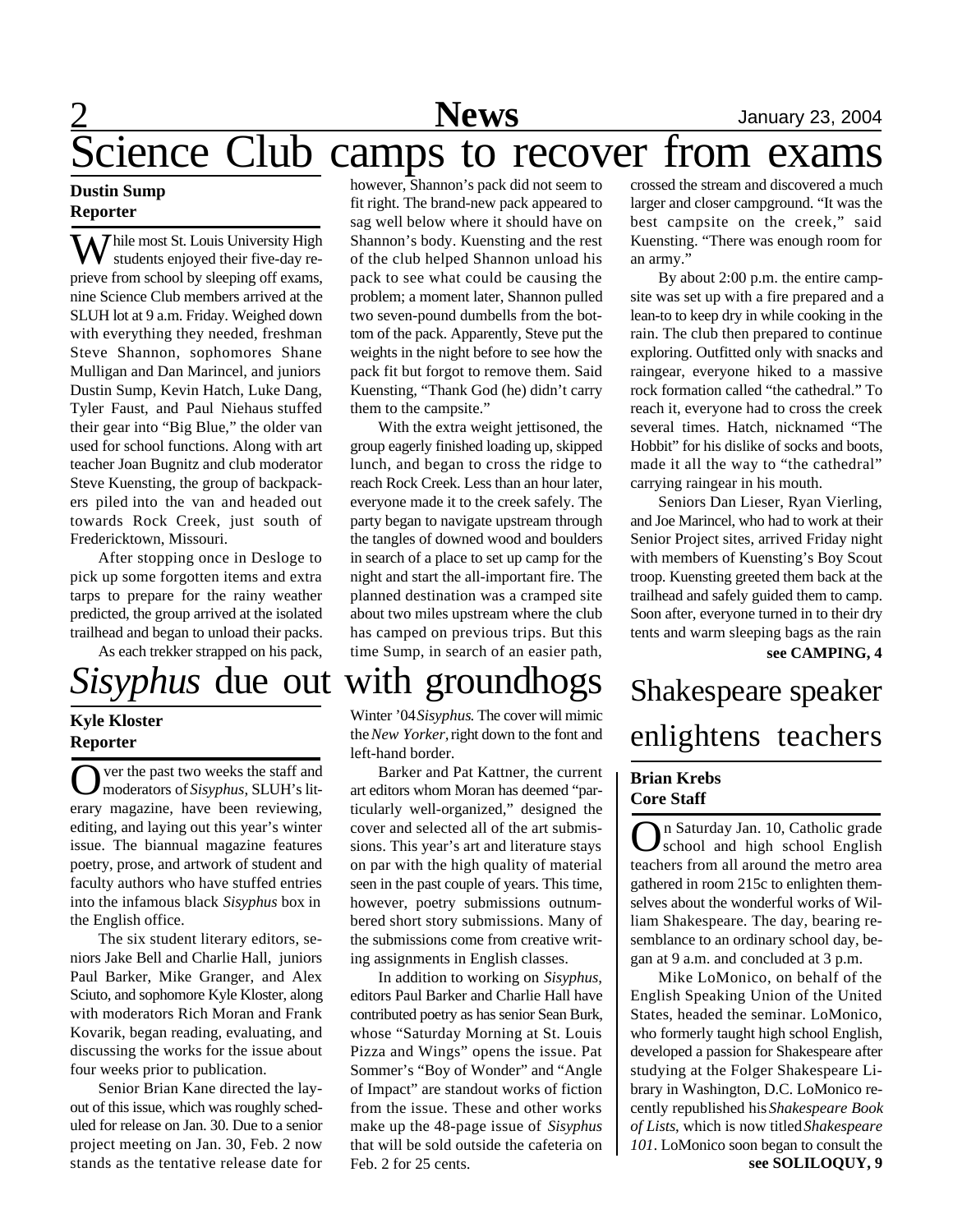# January 23, 2004 **Opinion** 3

# January 23, 2004<br> **LETTER TO THE EDITOR** Hobart questions Amnesty International bake sale

To the Editor,

If there's one way to feel good about being a capitalist, it's to ask what everybody else is up to. Connoisseurs of hypocrisy and bizarre behavior weren't disappointed last week, when Amnesty International elected to hold a bake sale. Not just a typical bake sale. No, this one was instigated and operated almost exclusively by members of the Young Democratic Socialists, and, in honor of where they got their political philosophy, the bagels they were selling had, according to the people selling them, been removed from a dumpster.

In the smug manner that socialists probably think is endearing, the price was "\$.25, but if you don't have \$.25, they're free, and if you want to give us more, that's fine, too." That's fine, but what they're really saying is, "Give us money to feel good about yourself for giving us money, and take this bagel as a symbolic reminder thereof, perhaps in the hope that someone will ask you where you got the bagel, and you can say that it is a mark of your support for the dumpster-diving Trotskyite squad."

And why are we buying (or just taking) these bagels? What, exactly, does our \$.25 (or more, or less) support? Well, we're going to get some speakers who will tell us that Nike, those vile criminal folks, have been cruel enough to provide jobs for people who would otherwise be living in a joyful utopia, assuming that you define utopia as a place where food and shelter are readily available. Of course, these speakers will make the legitimate claim that Nike is paying significantly less to these workers than they are to workers in America. It's an interesting comparison, but 1) The amount of money they get for working is something on the order of infinitely greater than the amount of money they earn by failing to do so, and 2) the purchasing power of a dollar is exponentially greater outside the U.S. than within. The comparison between their wages and the wages of American workers is a bit of an apples-to-oranges, or apples-to-caviar, comparison. You can still draw the analogy between compensation for Nike employees abroad and those in the U.S., but most reasonable people will listen, laugh, and move on.

I have to give Amnesty International and their Marx-minded allies credit, though. After all, one of the more famous communist dicta is "To each according to his needs, from each according to his abilites." They've followed this prescription to the letter: raising money by selling bagels they've found by rooting through the trash is probably—no, certainly—the best they can do.

Cordially, Byrne Hobart, '05

### TECH TREK

#### (from 1)

visiting a school, Pride, Principal Mary Schenkenberg, and Assistant Principal for Staff Development Art Zinselmeyer held a discussion with a small group of teachers to explore the future of technology at SLUH in light of the "Principles for Decision-Making on Information Technology Planning." Developed by the Technology Committee last year, these principles establish parameters for the proposal and consideration of technology advancements.

Several of these guidelines discuss the need to streamline and organize the technology approval process. Previously, teachers explored technology on an individual basis before asking for the technology through their departments. However, the Technology Committee is currently finishing a three-year plan that would deliver a rough estimate of possible technology needs over the next few years.

"(The Technology Committee) is try-

ing to be flexible, but we're trying to get a handle on what technology costs the school so we can plan for it," says Pride.

In the meeting, however, the committee emphasized the need to "approach information technology as a tool in fulfilling the mission of the school." As a result of this focus, the majority of the discussion centered on the idea of preserving reflection with technology, or using technology only to maximize the time students have to absorb concepts and information presented in the classroom.

"I think it was Mr. Raterman who said, 'Everything's so fast with technology. Books were meant to be digested, and not just books, but ideas,'" said Schenkenberg, who continued, "In a Jesuit school, and in teaching for excellence, reflection is a very important component, and we want to preserve that time to reflect and think critically."

Since Schenkenberg's arrival last year, each time the issue of technology

comes up, administrators discuss the importance of making sure the technology supplements teaching instead of replacing it.

"Students can be amazed and thrilled by technology to the point of losing the point that the technology is trying to deliver," said Pride. "That is what people are trying to avoid. Technology is only a tool; (SLUH) wants (education) to still be content-rich."

*"The distance between insanity and genius is measured only by success." Quote of the Week —James Bond*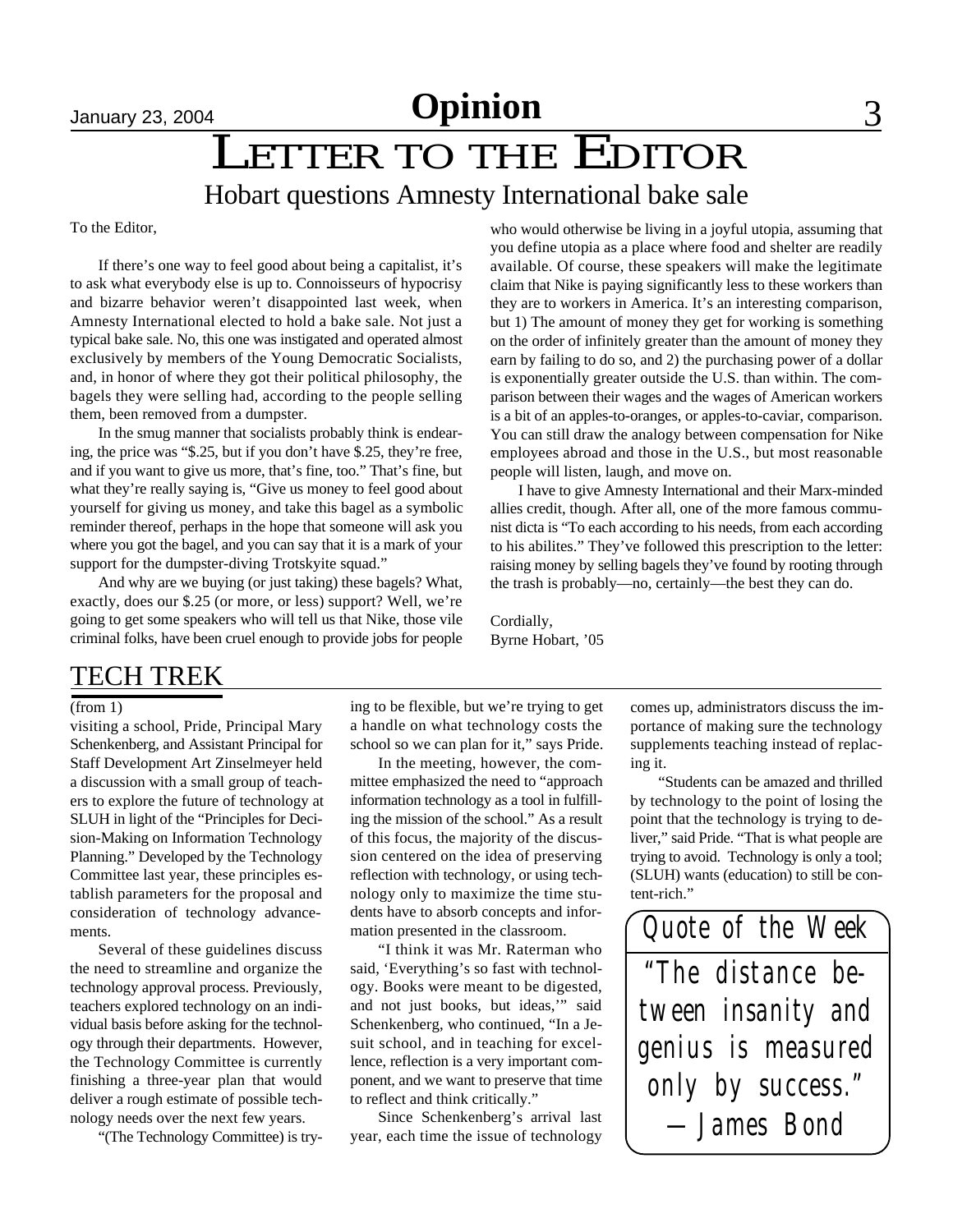### 4 **News** January 23, 2004 THREEPIO

#### (from 1)

#### senior Greg Eschelbach.

The biggest support for the club has come from NASA. "We got a \$6,000 grant from NASA and \$5,000 of that goes towards our entrance fee and some of the parts," commented senior Brad Witbrodt.

Eschelbach added, "They give (grants) to about half the teams in our region." The en-

trance fee covers use of the arena and a kit of generic parts each team receives.

After the \$5,000 entrance fee, each team can only spend \$3,500 more to build their robot. That \$3,500 comes from the extra \$1,000 from the NASA grant and donations to SLUH specifically for the Robot Club. Another sponsor of the club is TROCO Industries, which is

donating the chassis of the robot.

So far, a few parts for the robot have been built, but it has not yet been put together because the club must still wait for the chassis, which is being made by TROCO and will arrive this week. Other parts, such as the motors and some metal pieces, come in the kit and cannot be replaced by materials outside the kit. Other metal comes mainly from metal fabricators, while the wheels, gears, and chains are ordered from the Internet. Soon, all these parts will come together to create a machine able to perform tasks and compete.

Witbrodt said, "Our team's a lot bigger this year. We're trying to get kids from all grade levels." Along with that, he added, "We're a lot farther ahead of schedule than last year. Luckily, we have our own room this year."

This is the second year the Robot Club has made a competitive robot. This

year the C3PObills will be in FIRST Frenzy, which is a competition among high school teams throughout the Midwest region. FIRST Frenzy is sponsored by FIRST Robotics, which stands for "For Inspiration and Recognition of Science and Technology." The competition is scheduled to take place March 11-13 at the St. Charles Family Arena.

> At the competition, four teams will face off at the same time on a playing field roughly 48 feet long and 24 feet wide. The field is divided in half for each pair of teams, who will work as partners, and surrounded by walls.

On each end of the playing field there will be a pair of allied teams that faces off against an-

other pair of teams at the other end of the field. The team starts the first 15 seconds of the game with the robot completely controlling itself. The robot's first objective is to knock off one of four 13 inch yellow balls from the sides of the center of the playing field. After 15 seconds, humans gain control of their robots and can try to knock off the yellow ball.

Once that first step is complete, 18 purple balls, 13 inches in diameter, fall into the playing field. If the first step is not completed in the first 45 seconds, the purple balls are released automatically. The robot must then herd the purple balls to the end of the field where their team is controlling the robot.

It is important not only for the robot to do well, but also for a teammate to have a good throwing arm, as the balls then are pushed through a slot in the wall so that a human member of the team can throw them into a cylindrical container in the middle of the field. For each ball thrown

in the container, the team earns five points. To double that score, the robot must remove the yellow 34-inch ball from atop the mobile goal and place it over the container with the purple balls.

Finally, for an extra 50 points, the robot can move up a platform and attempt to do a pull-up on a 10-foot high bar. The robot must suspend itself entirely in the air. This all may sound easy, but all of this must be completed in the short two-

### minuteNTPING

#### $(from 2)$

began to fall.

The following day, most of the SLUH students took off on an exploration of their own. A group of about ten hiked up a small river to the top of Trackler Mountain, a 400 ft. climb. Near the top, they turned west towards some glades. "Oh my God," cried Dan Lieser as the view unfolded across the glade. One could see the whole valley and the wisps of clouds reaching from the sky. Junior Luke Dang claimed, "the view made the hike worth the work." After taking in nature's beauty, everyone headed back to camp for some lunch.

Later, at about four, the hikers were ready to explore again. Armed with flashlights, Kuensting, Bugnitz, and the SLUH Science club headed towards unexplored Jordan's Hollow. The risk didn't go unrewarded. Just as it got dark, the club discovered a hidden swimming hole and waterfall. Kuensting marked the site in his Global Positioning Satellite, hoping to return on a warmer day, and the group headed up the ridge in the darkness back to camp.

After another night's sleep, the campers woke up to a frozen Sunday morning, making it difficult to break camp. By about 9 a.m., everyone was ready to leave; the group arrived at SLUH at about 12:30 p.m. Sunday. Everyone had enjoyed themselves but was totally exhausted.

The next backpacking trip is in the works for Presidents' Day weekend. Any interested faculty and students are welcome to come along, so listen for Science Club announcements.

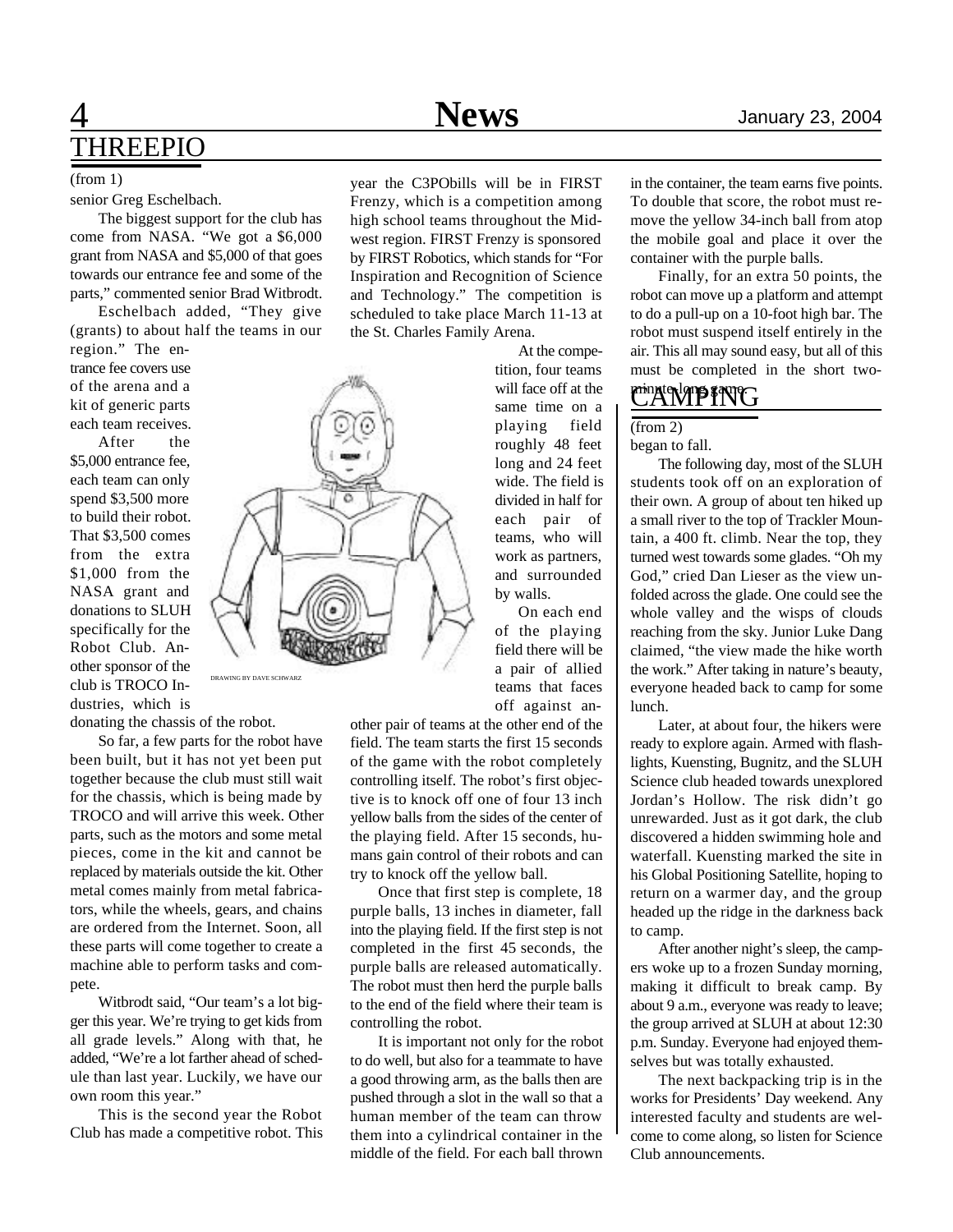# January 23, 2004 **News** 5 KGbills defeat Hazelwood, fall to Griffins

### **Kyle Poelker Reporter**

The Basketbills, coming fresh off a<br>nice consolation game win at the he Basketbills, coming fresh off a Fontbonne/Pepsi Classic, were looking to gain some momentum, so they drove up to North County a couple Tuesdays ago to match up against the westernmost high schools in the Hazelwood District.

SLUH had smashed Hazelwood West in their matchup last year, and this year's version of the team looked no better, with an extremely sub-.500 record. Taking this into account, there was no reason that the Basketbills wouldn't come out hot this time around.

But after the first quarter with the game in a deadlock at 14-14, SLUH didn't look sharp and didn't have the killer instinct needed for blow outs. No one was playing particularly well, and it seemed that there was little defensive effort by the Jr. Bills.

The Basketbills picked it up in the

second quarter, allowing only 9 points to their 18, and the game was over. Despite the 6 points that Hazelwood picked up on the Jr. Bills in the third quarter, in the end they couldn't stop the attack of 13 David Goettelmann points and 10 John Kaminski points, the two leaders of the balanced scoring attack that led to a Jr. Bill 60-52 win.

Although they didn't quite pick up the momentum that they wanted to take into their Friday away game at Vianney, the Jr. Bills were still ready to go and wanted to win.

Unfortunately, several events built up to a poor loss to Vianney, a loss that most of the team's most important fans were not able to see. Apparently, most of St. Louis thought that this game was as important as did SLUH's student body, and they filled up the gym. So when the STUCO Blue Crew, along with much of the student body, showed up just minutes before the game, they were not allowed entry because there were, apparently, too many people in the gym.

After much confusion and perhaps even controversy, the Blue Crew and the rest of the loyal basketball fans were asked to leave the Vianney premises altogether, leaving them feeling hurt.

However, the game was good at the start. According to Fr. Hadel, Dave Goettelmann was on fire in the first half, though SLUH was still down by 10 at the end of the first quarter. A strong spurt had the Jr. Bills down by only five near the end of the first half, according to some girl in the lobby, but Vianney must have come back for the eventual 11-point half time lead.

The next two quarters were painful for the Jr. Bills. They scored four and five points in those two quarters while being outscored by 21, and the game was history. Vianney's best player didn't even have to play, and that was all she wrote.

**see ROUNDBALL, 10** Despite this loss, the Jr. Bills came back with a strong game against perhaps

# Grapplebills take first at Rockwood Summit *Rebound from 7th place finish at Vianney*

### **Harold Carter & Marty Wilhelm Reporters**

O n Saturday, Jan. 10th, the weekend before semester exams, the St. Louis U. High wrestlers took 7th in the Vianney tournament.

With hopes of winning one of the top tournaments in the state, the wrestlers had a rough start with hard-fought losses by sophomore Joe Matschiner (215 lbs.) and juniors Jeremy Bledsoe (112 lbs.), Andrew Poulin (119 lbs.), and Shaun Whalen (160 lbs.). However, the seniors once again reinforced the team's wavering intensity with wins by Mike Smith (152 lbs.), Ryan Stevenson (171 lbs.), Gregory Leibach (189 lbs.), and Jimmy Croghan (275 lbs.), who pinned his opponent with ease in the first round.

After the team emerged from the first

round in 6th place, head coach Tim Curdt tried to fire up the Jr. Bills, but the second and third round would get worse as the Jr. Bills suffered losses by Matschiner and sophomore Sam Cummings (130 lbs.), who nearly pinned his opponent before time expired in the last period.

The Jr. Bills' performance continued to disintegrate with losses by juniors Whalen, Poulin, Bledsoe, Chris Cahill (145 lbs.), and Phil Clerc (125 lbs.) and seniors Smith, Stevenson, and Croghan. Even with numerous team losses, Leibach showed his will to win and his tenacious leadership with a decision win over his opponent, who became so frustrated in the match that he elbowed Leibach in the face when the match was stopped.

Since the tournament rewarded more points to wrestlers in later rounds who had not lost two matches, the Grapplebills

dropped into 7th place behind archrival CBC going into the finals.

With all of the underclassmen knocked out of the tournament, the four seniors led the Jr. Bills into the finals with hopes of overtaking CBC in the standings. Croghan defeated his opponent to take third place, and Leibach fearlessly wrestled last year's 189 lb. state champion from Fox to a loss for a second place finish.

After one of the toughest tournaments of this season, Curdt said, "This was a great tournament because it showed us where we are and where we need to be before districts."

The Grapplingbills then tried to pull it back together for the Rockwood Summit Tournament on Jan. 17. As the tournament drew near, complications arose in

**see RINGWORM, 7**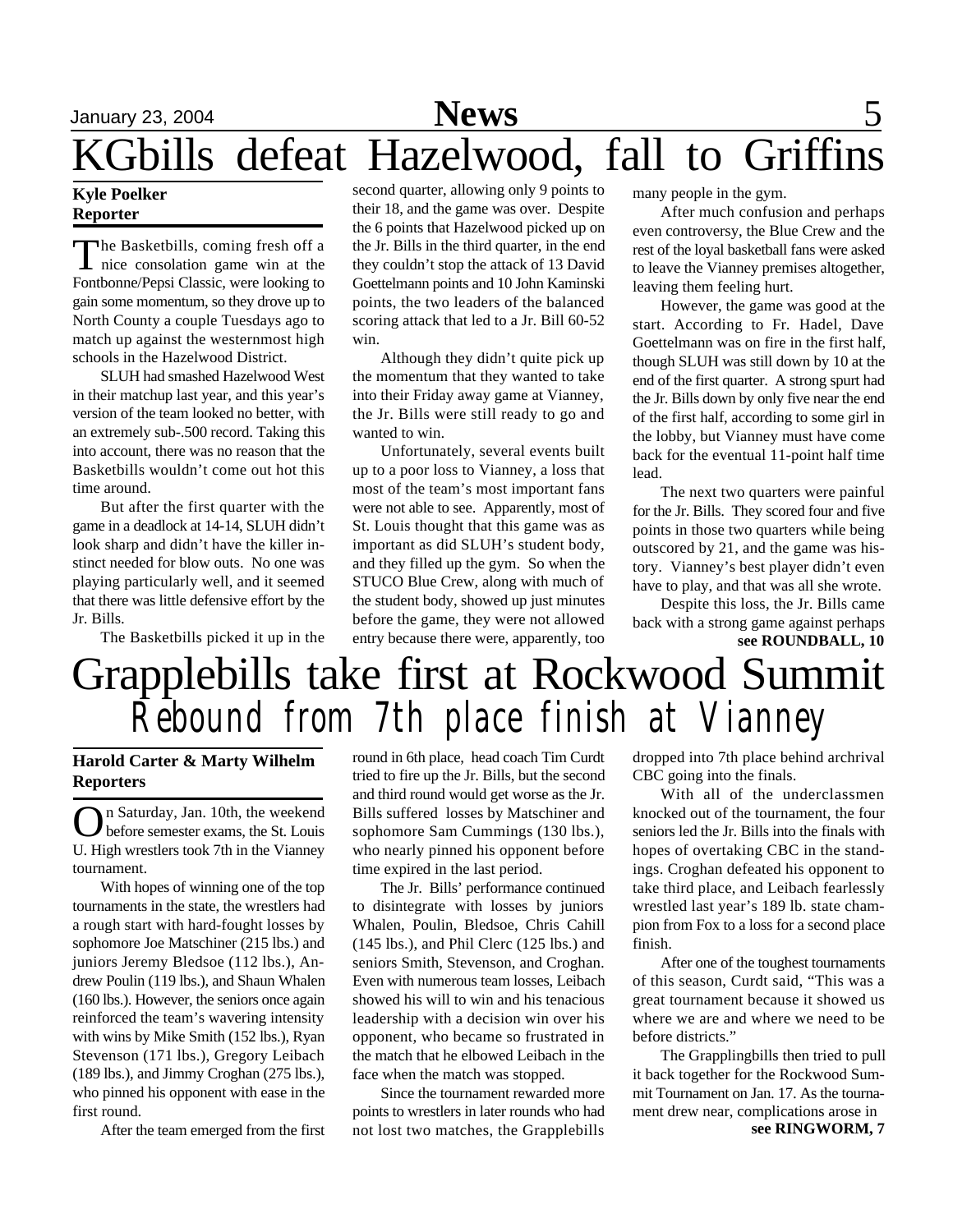# Aquabills drench Vianney, swamp DeSmet

### **Nick Appelbaum Reporter**

F ams, the St. Louis U. High swimming ollowing last week's semester exand diving team took time out from mental recuperation to dismantle the Vianney Griffins last Friday, 125-58. The Jr. Bills were relentless, winning every race and coming within a few points of winning diving.

On Tuesday, the Jawsbills devoured their western counterparts, the DeSmet Spartans, 116-69. The team won the opening race, the 200-meter medley relay, and never looked back.

Senior Kurt Doll followed the relay with a win in the 200-meter freestyle, and sophomore Wes Going and junior Tim Heafner won the 200-meter individual medley and 50-meter freestyle, respectively, to finish off the first four races.

## **Freshmen elect Merrill and Wagner to STUCO**

The freshman class officer elections were held this week during Freshman/ Sophomore lunch. The first round of the elections, in which the list of candidates was narrowed down to five, began the election on Tuesday.

Wednesday afternoon Paul Merrill was annouced as an officer while a tie was declared between Ray Wagner and Mark Zinn. After the tie-breaking election on Thursday, Ray Wagner was named the second officer.

Paul Merrill had this to say about his plans: "(I will) talk to Ray, maybe get some events more like Freshman Fun Day."

*—John Taaffe*

The Spartans took the diving competition, but senior Nathan Harris put the Jr. Bills back on track by winning the 100 meter butterfly. Doll followed with another victory, this time in the 100-meter freestyle.

DeSmet took advantage of the absence of junior Adam Trafton and his time of 5:02.29 in the 500-meter freestyle to take the race, winning with a far slower time of 5:20.33.

Unfazed, the Jr. Bills rebounded with a victory in the 200-meter freestyle relay. Wes Going followed with a win in the 100-meter backstroke. The Spartans took the 100-meter breaststroke but were undone in the final race, the 400-meter freestyle relay.

Wednesday, the Jr. Bills were set to take on Mehlville, but due to a power outage, the meet was postponed until an

undetermined date. According to yesterday's *Post-Dispatch,* four large poles caused the outage by pulling down three 34,000-volt feeder lines around 7:00 p.m. The police stated that soggy ground in a construction area near Interstate 44 and a River Des Peres drainage ditch probably caused one of the poles to fall and pull down the others.

With these overwhelming wins over Vianney and DeSmet, and the dishonorable discharge of the CBC Cadets on Thursday, Jan. 8, only one question mark remains in the Metro Catholic Conference: the Chaminade Red Devils. The Shamubills host Chaminade next Monday at 4 p.m., and if they win as easily against the Devils as they have against their other conference rivals, they should have no problem winning the conference championship meet.

## *PN* **Nightbeat**

## RACQUETBALL DEFEATS PARKWAY CENTRAL 7-0

The Racquetbills defeated Parkway Central seven matches to zero at Concord last night. Seniors Phil Mathews and Tom Carrow won their matches, 15-5, 15-8, and 15-5, 15-10, respectively.

The Racquetball squad also defeated Parkway West in a sweep (7-0) on Jan. 8

and DeSmet in a struggle (5-2) on Jan. 13. The Jr. Bills' two losses came from the very left-handed senior John Reagan and senior Tom Carrow. DeSmet rebounded to humble the Racquetbills in the Parkway Hendren Invitational. All matches were at the Concord Sports Complex.

### WRESTLING SMOKES CHAMINADE 63-14

Last night at SLUH, the Grapplebills decimated Chaminade in a 63- 14 victory. By defeating Chaminde, the Grapplebills remain undefeated in MCC.

With numerous pins by the Jr. Bills, the highlight of the night was by senior Jimmy Croghan (275 lbs.), who threw his Chamiade opponent onto to his back to earn his team 6 points.



**A JV wrestler grapples his Chaminade opponent in last night's match.**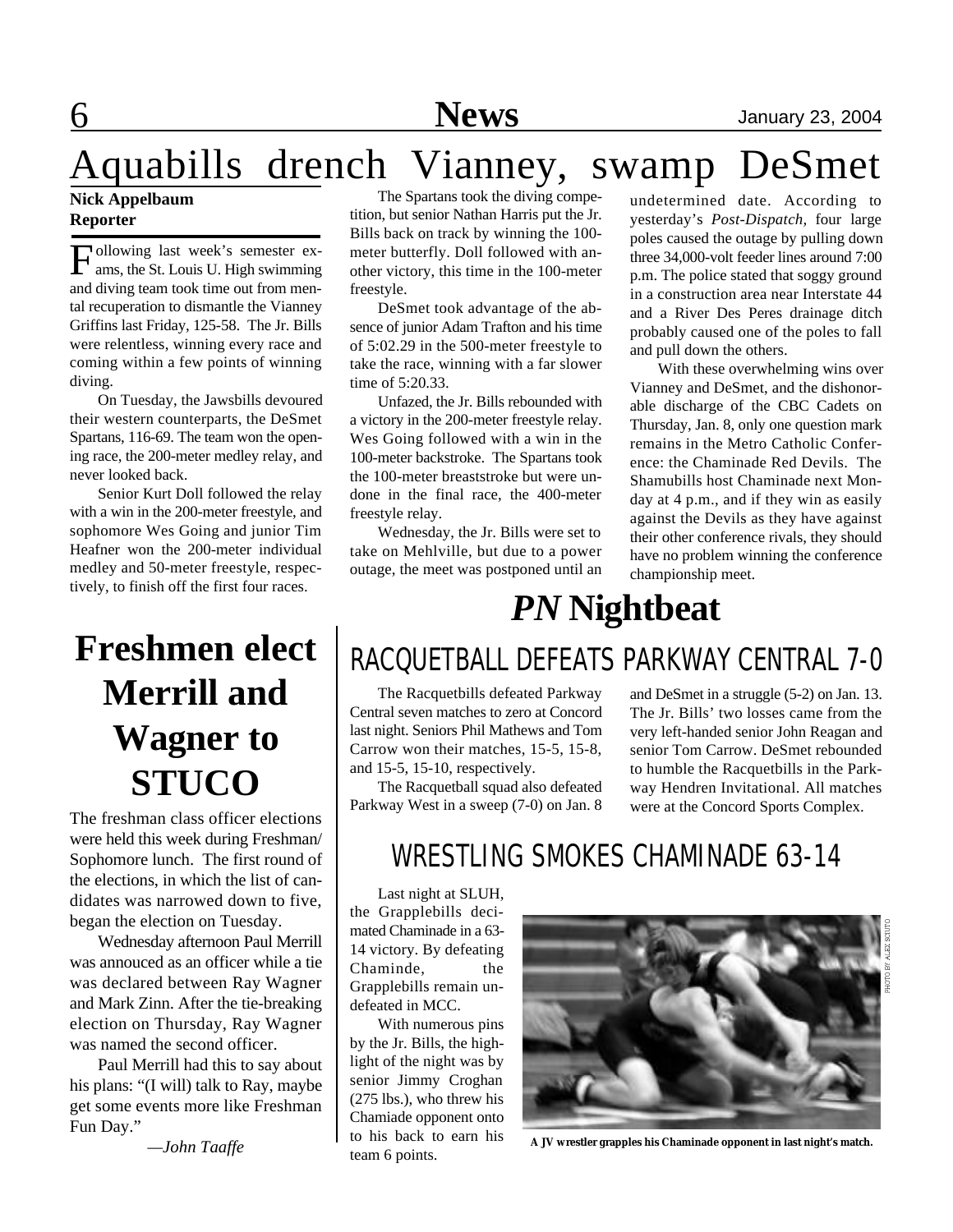### RINGWORM

#### (from 5)

the team's lineup. Sickness, injuries, and skin conditions took out some of the starters, a daunting development that nevertheless allowed many members of the JV squad to step up and show what they were made of. The Jr. Bills showed up ready to wrestle and came onto the mat with high energy that lasted all day.

The first round held many highlights, including Smith's performance: a win against an overly aggressive opponent by technical fall despite a broken nose. Cahill started the day intensely and launched his opponent to the mat for a pin.

As the day went on, the Jr. Bills were usually in first place, followed closely by Vianney. Matschiner helped the team gain the lead with a key first-period victory against Vianney. Sophomores Devin Austermann and Jon Holden stepped up to the varsity lineup and notched their first wins. Holden dominated his match, winning 12 points, while Austermann won two matches with ease to take third place

# Icebills lose Jesuit Cup

### **Tom Fucoloro Reporter**

O n Saturday, Jan. 17, the St. Louis U. High Busiebills battled the DeSmet Spartans for the annually-awarded Jesuit Cup. For the past year, the trophy has sat in the Science Office, and the Puckbills looked to defend their title. Although the Jr. Bills played competitively with the Spartans for most of the game, they were unable to put any pucks past the Spartan goaltender, ultimately losing 2-0.

In front of one of the largest crowds of the season, both SLUH and DeSmet started the game strong. The Busiebills fought hard but were unable to get any momentum going. With the help of junior goalie John Pecher, the Jr. Bills shut down the Spartan offense, keeping them without a goal for more than two periods.

But a few minutes into the third period, a poor line change at the Jr. Bills'

at the tournament.

Later in the day, Cahill tossed another opponent to his back and held him there for the pin. Smith followed this feat by pinning his opponent in exactly the same fashion. Croghan took a page out of Smith and Cahill's book and flung his 275 lb. adversary over him and to the mat for the pin. Croghan, Cahill, and Smith all won their pool matches and advanced to the finals. Leibach also wrestled well throughout the day, dominating his opponents until he secured a spot in the finals. Poulin (119 lbs.) and Bledsoe (112 lbs.) both recovered from tough matches and placed third.

Entering the finals, SLUH fell behind Pacific by 10 points. The four finalists knew that they needed to perform well in the finals if they wanted the team to win the tournament, and as a result, they did.

Cahill went onto the mat with a passion that intimidated his opponent from Westminister. He stayed on the offensive all match long, and he eventually proved

bench allowed the Spartans to gain an odd-man rush against Pecher. Pecher made a valiant attempt to save the shot, but he failed to stop them from breaking the 0-0 deadlock.

The Puckbills battled to even the score but were unable to squeeze one through the tough Spartan defense. With seven minutes remaining in the third period, sophomore superstar Eddie Effinger slid to block a hard DeSmet shot. The puck deflected off his pads and into the upperleft corner, over Pecher's shoulder and into the net. This goal would be the final of the game, and the Puckbills handed over the trophy to the Spartans until next year.

The Jr. Bills will play at the Affton Ice Rink Saturday night at 10:15 p.m. against Althoff. The Puckbills will be fighting to regain superiority over the Althoff hockey team after a loss at the beginning of the year.

that he was not only stronger and faster than his opponent, but also an altogether better wrestler. He won the match after six minutes of competitive wrestling.

Shortly afterward, Smith was in the spotlight. His match was important since it was against a Vianney opponent and the Griffins were not far behind in the team standings. Smith took down his opponent quickly and stayed on top for the majority of the match, giving his opponent no chance. His victory came after six minutes as well.

If personal rivalries exist in sports, Leibach has one with Vianney's Andy Suda. Their matches have always been nail-biters that keep spectators unsure of the final outcome. Leibach squared off with Suda again in the spotlight of the finals. The match wasn't different from any of their previous matches: both wrestlers were intense, and the match could have gone either way. In the end, Leibach fell a few points short of victory and took second place at the tournament.

Croghan was up next, wrestling one of the better heavyweights in the state. The match was extreme. Unlike most heavyweight matches, this one didn't end in a pin. Both men wrestled for six minutes. Croghan kept the match going at a quick pace, not giving up even when defeat was inevitable. Croghan wrestled hard and took second in his weight class.

The results were in soon after Croghan's match, and SLUH had come back to beat Vianney and Pacific. The Centermatbills were the champions of the 2004 Rockwood Summit Tournament. With their second tournament victory of the year under their belts, the Grapplingbills head into the MICDS tournament this weekend confident and ready.

*Quote of the Week II "Man is the only creature that refuses to be what he is." —Albert Camus*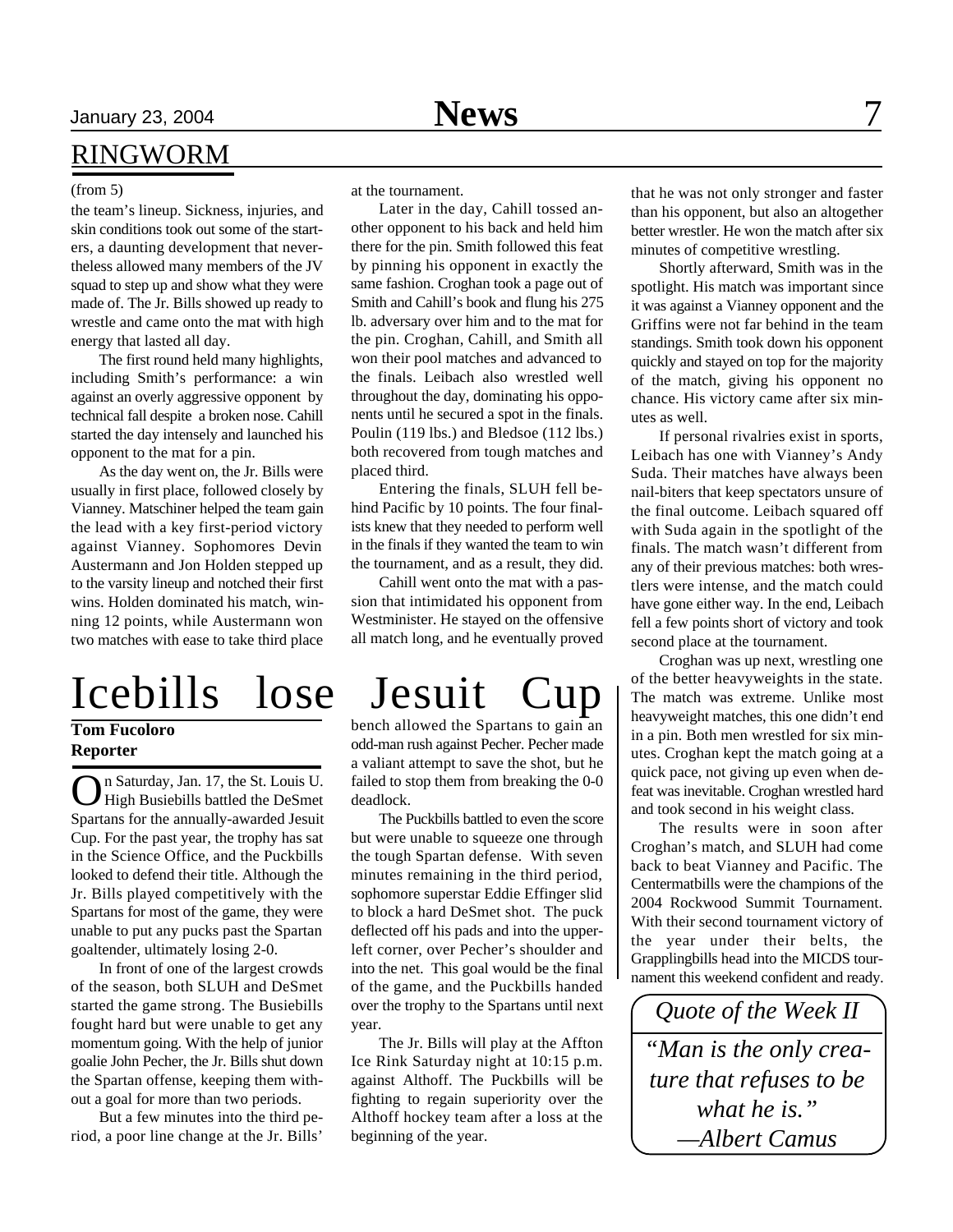# GrishamBills lose decision, win moral victory

### **Bill Winfrey Reporter**

The first round of St. Louis U. High's<br>Mock Trial team was recently com-Mock Trial team was recently completed, and although the results were not what everyone hoped for, it was still a good experience for everyone involved.

Preparation started late, so the team crammed in practices over the past week with all the free time from exams. The rigorous practices were held at the "Grand Headquarters," also known as the law offices of Rosenblum, Goldenhersh, Silverstein, and Zafft. Edward Rowles graciously offered this location and a great deal of his time as the coach of the team. The team was also helped by former ASC teacher and current law student Steve Casey, and moderator Bob O'Connell, who provides general law knowledge, especially in the style department.

In the case, SLUH represented a fraternity student who was suing his frater-

### Tai teaches food safety course Hey SLUH! Want to read a brand-spankin' **David Schwarz**

### **Reporter**

Chinese teacher Dr. Ching-Ling Tai was featured twice in the local media in the past ten days for her work teaching classes in Chinese for the Food Serving Sanitization Certification Course. On Jan. 11, Tai was featured in the Metro section of the St. Louis *Post-Dispatch*, and then again yesterday morning on KTVI Fox 2.

Over the past ten years, Tai estimates that she has taught around 400 of the 600 managers and owners of local St. Louis Chinese restaurants, simply remarking, "I know all the restaurants."

For the owners of these restaurants to earn the Safe Serve Service Certification, they must pass an exam consisting of 80 multiple choice questions (75 points required to pass) and attending twelve hours of lecture. Exam questions cover healthy food management and cooking safety procedures. The classes cover topics such as the "danger zone," to avoid which, food nity for negligence because he broke his leg while drunkenly jumping off the fraternity house's balcony.

The Mock Trial team held intense study sessions to present a solid case, and that is exactly what the product was. The members of the team—senior Dave Marek, juniors Chris James, Dan Queathem, Justin Rowles, Bill Winfrey, and Skip Young, sophomore Sam Stragand, and freshman Tony Ayala prepared scripts for the trial. However, they also got ready for plenty of improvisation. Every member had gained a solid understanding of the case through practices.

For the trial, the team headed just down the street from the practice room to the Clayton Court House on Tuesday night. Every team member looked dapper as he prepared to take on Providence Christian Academy, a school with an enrollment of just 100 students in kindergarten through twelfth grades.

The case went as planned with the riveting action captured by multiple video cameras in the courtroom. The action seemed balanced throughout the trial, with each side getting in its shots. Neither side could be certain of victory as the closing arguments were presented, but the SLUH team still had something up its sleeve. Two of the four expert lawyers, Rowles and Queathem, had noticed a technicality during the trial. Certain sly but good lawyers performed two cross-examinations though the rules clearly require that lawyers perform different tasks if possible.

The SLUH side presented their objection formally and correctly, but the judge did not have a full understanding of the rule and accidentally referred the case to higher authorities. This meant that the

**see PRE-LAW, 10**

### **ANNOUNCEMENTS**

new WEBCOMIC written and created by a few of our own? THE LAB is a comic about gaming, fun and frivolity! http:// thelab.keenspace.com. Read it TODAY and laugh! A comic by Joe Masaki and Stu Condit.

Reservations are still being accepted for the Mother/Son Mass and Brunch for February 8th. The Mass will be held at St. Joseph's Shrine at 9:00 a.m. and followed with brunch at the Chase Park Plaza. The cost for the event is \$22 per person. If you have questions, please call either Maureen Berosky at 314-843-5855 or Patti Beck at 3 1 4 - 8 4 9 - 5 9 2 1 .

The Amnesty Club will show *Cry Freedom*, a movie about South African activist Steven Biko at 7 p.m. next Thursday night in 215c. All proceeds will go to bring Jim Keady and Leslie Kretzu to SLUH to speak about the labor practices of Nike and other corporations.

# should be refrigerated below 40 degrees

and cooked above 140 degrees Fahrenheit. The National Restaurant Association Education Foundation provides textbooks and exams in Chinese for the students as well as grading those exams.

The St. Louis Chinese Chamber of Commerce asked Tai to teach the course through Florissant Valley Community College after she passed the exam herself. She has taught about 20 of these lecture sessions, each consisting of around 20 students in a class. Tai previously taught at the Chinese Culture Facility, which closed two years ago. The course was then moved to the Creve Coeur Community Center.

Although the course does take up some free time on Sundays, Tai comments that she feels compelled to teach it, not only because she is a bilingual teacher, but also because "the restaurant owners' livelihoods depend" on her community service.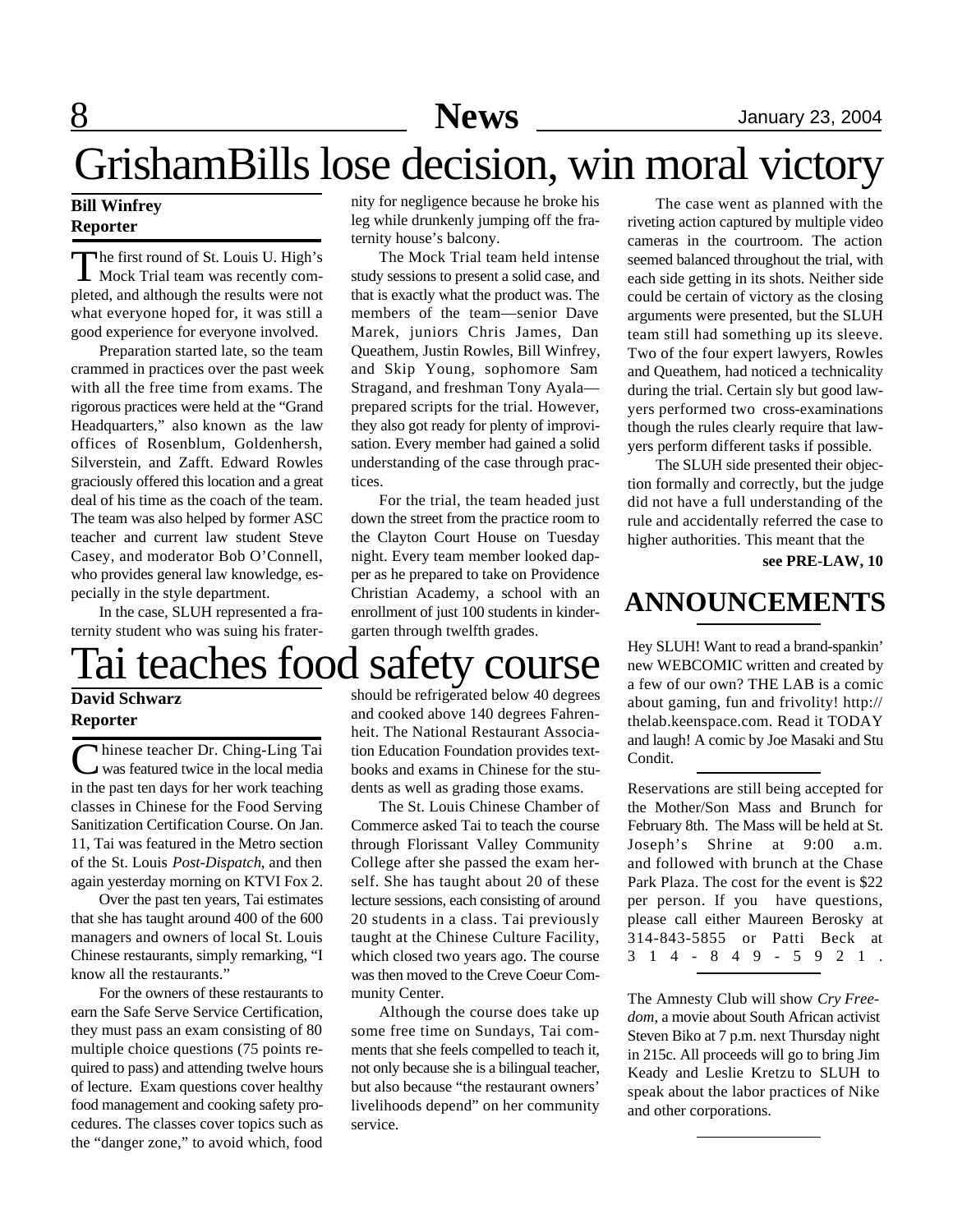### January 23, 2004 **News** 9 SOLILOQUY

#### (from 2)

English Speaking Union of the U.S. and worked his way up to the position of associative educational director, which requires LoMonico to travel around the U.S. and meet with teachers to help them succeed at teaching students Shakespeare.

LoMonico estimates that he has traveled to thirty-eight states for teacher workshops, and was impressed that so many grade school teachers were "very interested to add Shakespeare to the elementary school curriculum." LoMonico concluded, "The people from the school and the English Speaking Union were very generous and hospitable."

English teacher Chuck Hussung, who organized the event, met LoMonico last spring when he traveled to New York as St. Louis Shakespeare Contest winner Alan Naylor's sponsor; while there, Hussung heard an abridged version of LoMonico's seminar.

Recently, Hussung learned that to bring LoMonico to St. Louis, he only needed to pay for his lodging and meals. Said Hussung, "I thought that was too good of a price to pass up."

Hussung made the arrangements, and LoMonico arrived at the St. Louis U. High Guest House on Friday, Jan. 9.

The seminar consisted of a variety of exercises. Teachers were given a scene and were asked to cut it in half, as if to be performed in a play. The teachers also practiced different ways to read Shakespeare. LoMonico suggested that teachers divide students into groups and have each student study different aspects of a play, from costumes to language. Then, each group would present their topic to the class. "The basis of my teaching is performance," LoMonico explains. "Shakespeare has to be performed, and you have to get kids up on their feet and acting out the scene."

ASC English teacher Chris Schaeffer attended the workshop at SLUH. Schaeffer thought that, "as a first year teacher, the workshop gave good insights and practices to make Shakespeare's words more accessible to young readers." Additionally, Schaeffer noted that LoMonico

stressed the importance of Shakespeare's language and not the plot and characters.

English teacher Mark Cummings was the third and final SLUH English teacher to attend. Cummings, who teaches SLUH's lone Shakespeare class, particu-

### KEY KEYPER

(from 1)

fit that lock.

In addition, Teske learned the process of impressioning, taking a blank key and filing it down until the key fits the lock. "It may take an hour to hand file a key to fit a lock," said Teske.

Finally, Teske also learned how to pick locks.

The class at the Lockmaster Security Institute was interesting in more ways than one for Teske. He took the class in late October of 2001, shortly after the events of 9/11, and out of about 20 people in the class, 18 worked for the government, including many on aircraft carriers in the Navy. While 9/11 didn't influence Teske's decision to take the class, many of these government officials enrolled due to the looming threat of terrorism.

During these two weeks of the class, the rest of the grounds crew took over Teske's duties without any trouble.

Most of the last school year, Teske worked with lock pro Hagan, and "just gradually took (the job) over."

With all of this experience, Teske was well prepared to be the SLUH locksmith, "I learned quite a bit (in class)" said Teske.

Over the winter months, Teske services all of the locks in the school building, because winter is the slow period for the Grounds Crew. Also, Teske provides necessary sets of keys for new faculty members or for those that just need new keys. Teske can change locks for security purposes, such as when locks are changed during the book sale in the cafeteria.

Teske estimated that there are about 550 locks in the school building and as many as 4000 keys for these locks.

Not included in Teske's duties are servicing the electronic locks that are controlled by the key fobs. The fobs are taken larly liked the exercise in which a scene was cut in half. Cummings recognized many of the exercises as ones he used in class and felt that he worked "out of the same tradition that (LoMonico) was teaching out of."

care of by Director of Security Charlie Clark.

The decision of when Teske would officially take over the position was left to Hagan.

Hagan's interests in locks started at a young age. With ten children in his family, his mother kept her cookies locked up to make sure that everyone received an equal share. Hagan soon learned how to pick the lock and take the cookies. "I'm still doing penance for that," joked Hagan. He kept locks as a hobby in the seminary, and becoming the full time SLUH locksmith was a practical move.

"We, the school, are all eternally grateful for the work Fr. Hagan has done with (the job of locksmith). He kept meticulous records. He is literally responsible for keying every door, every closet, and every file cabinet on this entire facility," said Zarrick.

"(Teske) is a smart guy, a smart and practical guy," said Hagan.

Zarrick felt that Teske has done a good job so far, "He's doing a very good job. He's very responsive because he's here every day, and he has the opportunity in the winter time to go around and survey all the doors."

Does Teske feel that he has done a good job? "I think so...with the school and Fr. Hagan's help to learn our system here, I've got a pretty good grip on things," said Teske.

*"The reason we start a war is to fight a war, win a war, thereby causing no more war." —George Walker Bush, 43rd President of the United States of America Quote of the Week III*